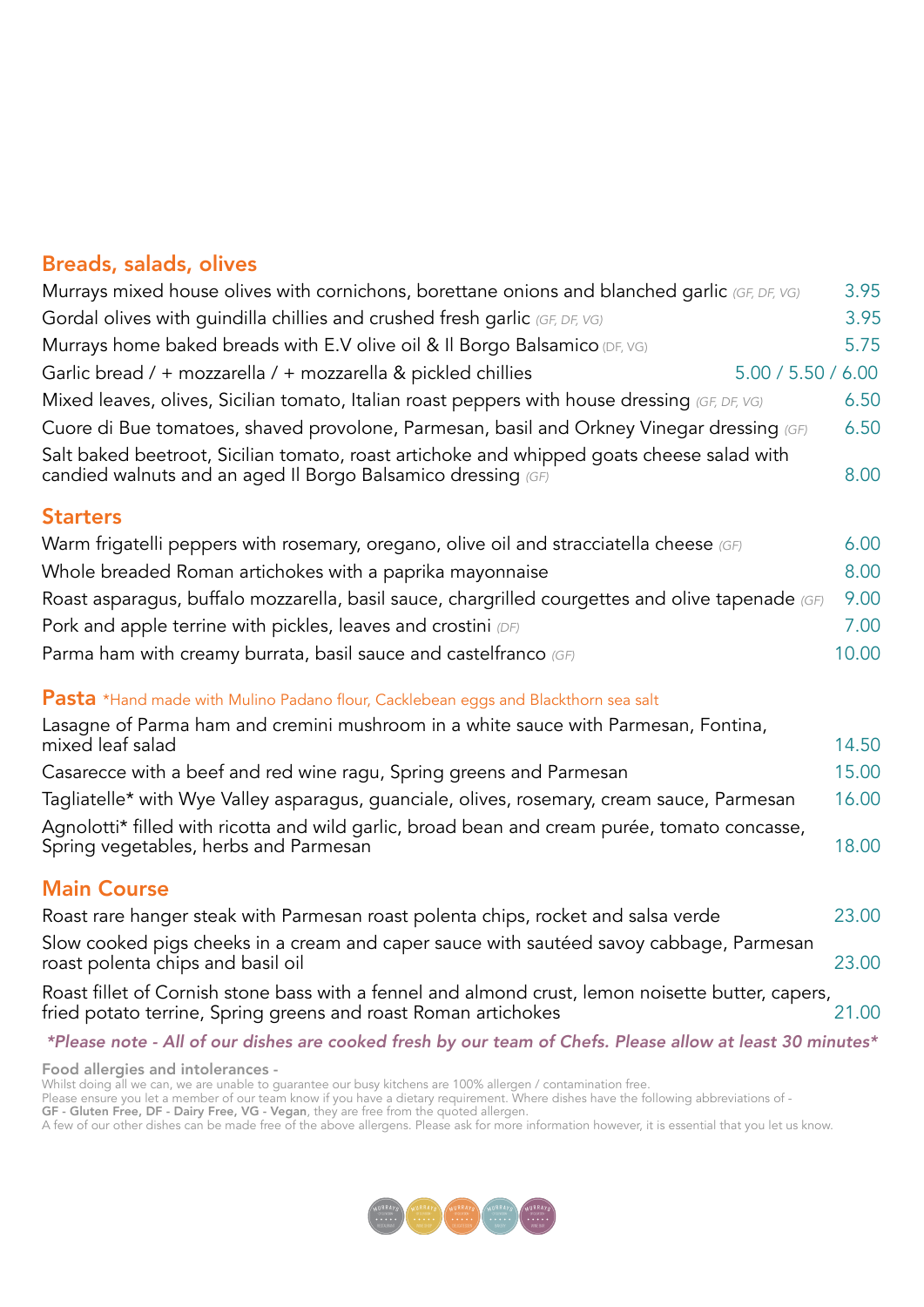## Murrays Pizzas

| Our 12" pizzas are made with the finest Italian flours, San Marzano tomatoes and Fior di Latte mozzarella.<br>Vegan mozzarella now available - please ask! |       |
|------------------------------------------------------------------------------------------------------------------------------------------------------------|-------|
| Margherita - Tomato, mozzarella                                                                                                                            | 9.50  |
| Con Verdure - Tomato, mozzarella, marinated Italian vegetables                                                                                             | 14.50 |
| Siciliano - Tomato, mozzarella, fresh red chillies, garlic, piccante salame                                                                                | 13.25 |
| Con Speck - Tomato, mozzarella, caramelised Tropea onions, speck                                                                                           | 14.00 |
| Calabrian - Tomato, mozzarella, N'duja, caramelised Tropea onions                                                                                          | 14.00 |
| Con Pesto Piccante - Tomato, mozzarella, piccante salame and pesto                                                                                         | 15.00 |
| Con Salsicce - Tomato, mozzarella, Tuscan sausage, pancetta, roast peppers                                                                                 | 15.50 |
| Con Pesce - Tomato, mozzarella, brown anchovies, capers, green olives                                                                                      | 16.00 |
| <b>Additional toppings</b>                                                                                                                                 |       |
| Roast peppers, green olives, cremini mushrooms, capers, pickled chillies, fresh red chillies,<br>caramelised Tropea onions, mozzarella                     | 2.20  |
| Ham, piccante salame, Tuscan sausage, N'duja, Parma ham, speck, brown anchovies, pancetta                                                                  | 3.50  |
| <b>Murrays Calzone</b>                                                                                                                                     |       |
| Pork meatball, tomato, herb, mozzarella and Parmesan                                                                                                       | 15.00 |
| Ricotta, wild garlic, pesto and green olive                                                                                                                | 15.00 |
|                                                                                                                                                            |       |
| <b>Sandwiches</b><br>On our rosemary and Blackthorn sea salt focaccia (Only available at lunch)                                                            |       |
| Hummus, rocket and Italian roast peppers                                                                                                                   | 7.00  |
| Italian tomato, buffalo mozzarella and pesto                                                                                                               | 7.00  |
| Rosemary ham, Westcombe Cheddar and chutney                                                                                                                | 7.50  |
| Parma ham, castelbelbo and onion marmalade                                                                                                                 | 8.00  |
| Smoked salmon, cream cheese and cucumber                                                                                                                   | 8.00  |
|                                                                                                                                                            |       |

Food allergies and intolerances -

Whilst doing all we can, we are unable to guarantee our busy kitchens are 100% allergen / contamination free.

Please ensure you let a member of our team know if you have a dietary requirement. Where dishes have the following abbreviations of -

GF - Gluten Free, DF - Dairy Free, VG - Vegan, they are free from the quoted allergen.

A few of our other dishes can be made free of the above allergens. Please ask for more information however, it is essential that you let us know.